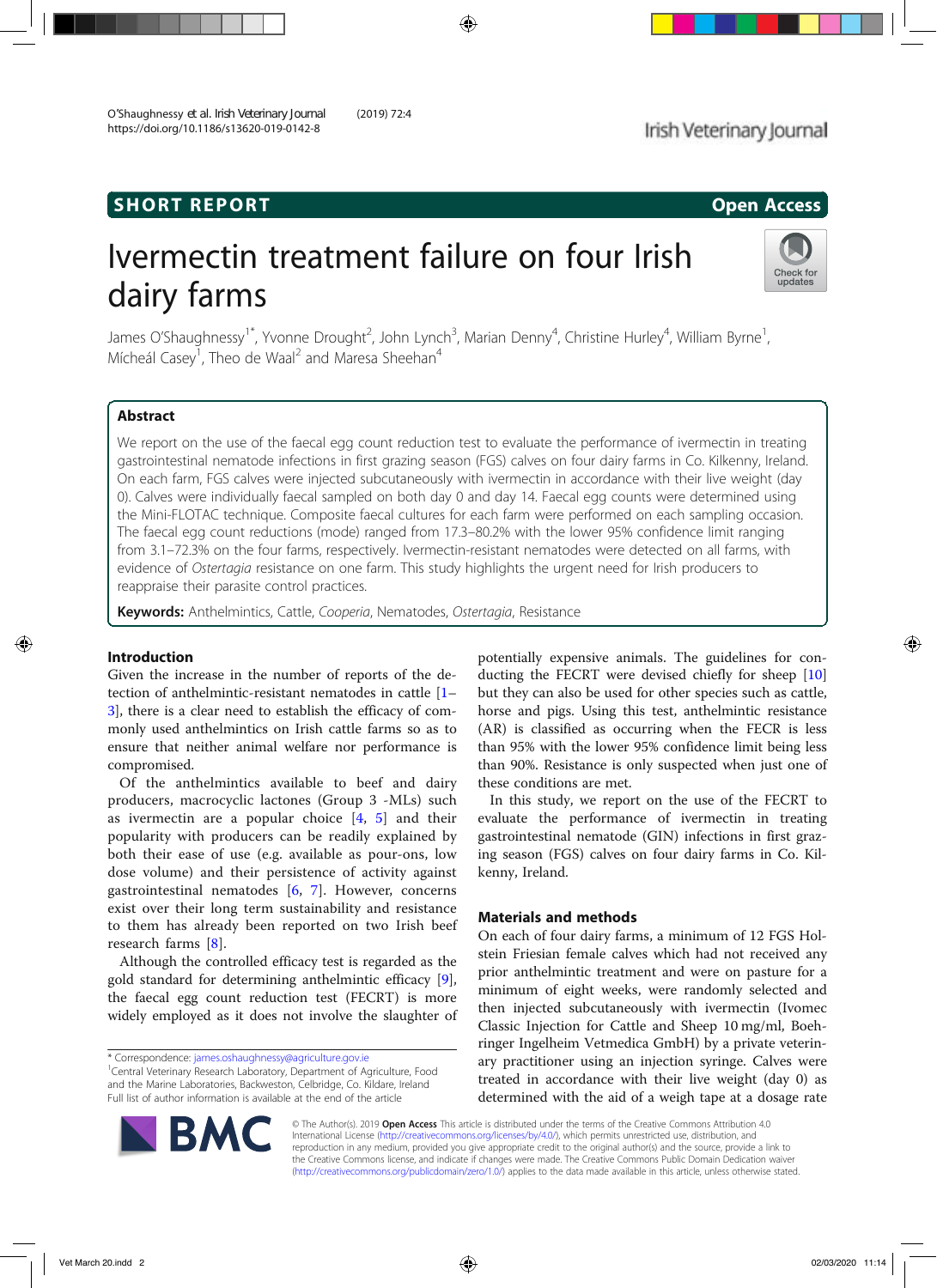of 1 ml of the product per 50 kg of live weight. All dosage volumes were rounded up to the nearest millilitre. Calves were individually rectal faecal sampled on both day 0 and day 14. Faecal egg counts were determined using the Mini-FLOTAC technique [11] (limit of detection of five eggs per gram of faeces (EPG)). Data were analysed using the 'shiny-eggCounts' package (http:// shiny.math.uzh.ch/user/furrer/shinyas/shiny-eggCounts/ ). Composite faecal cultures for each farm were performed  $(2 g of faces per calf)$  on each sampling occasion to determine the composition of nematode genera in each treatment group. Cultures were incubated at 27 ° C for eight days and 100  $L_3$  larvae per culture were identified to genus level using standard identification keys  $[12]$  on recovery. All  $L_3$  larvae were identified when counts were less than 100. A questionnaire (see Additional file 1) was also prepared so that details of parasite control practices and grazing management strategies for FSG calves on each farm could be recorded.

#### Results and discussion

Across all farms, the mean (arithmetic) FEC on day 0 did not exceed 100 EPG (Table 1). The FEC reductions (mode) ranged from 17.3–80.2% with the lower 95% confidence limit ranging from 3.1–72.3% on the four farms, respectively. Cooperia  $L_3$  larvae were detected in all four post-treatment faecal cultures (Table 2), with both Ostertagia and Bunostomum  $L_3$  larvae also being identified in the post-treatment faecal culture from Farm 2.

With regard to the survey conducted, none of the farmers had previously used either faecal egg counting or calf growth rates as a guide to determine the need for anthelmintic treatment. All four farmers reported using the 'dose and move' system, with all calves in the group being treated at the same time with anthelmintics prior to moving to silage aftermath. All anthelmintic treatments given to FGS calves in the previous year were for preventive purposes only using an avermectin-based product, with the first treatment on two of the farms given at six weeks post turnout. Three of the farmers reported that they treat FGS calves a minimum of three times in the first year, while three also use the same parcel of grazing land each year for FGS calves. On two farms, calves were turned out to pasture in May while on the other two farms the month of turnout was March and April, respectively.

Using standardised criteria for defining the occurrence of AR [10], we report the presence of ivermectin resistant nematodes on all four study farms. None of these farms had previously reported issues of anthelmintic treatment failure. Despite the reporting of resistance by Cooperia to MLs now being a relatively common occurrence [3], cases of Ostertagia resistance to MLs as reported here, are much less frequent [13, 14]. Although Cooperia infections can potentially affect animal performance [15, 16], Ostertagia is still a much more significant parasite of FGS cattle, and any decline in the treatment efficacy of an anthelmintic in treating this parasitic infection can lead to significant penalties with regard to animal health, welfare and performance. It is difficult to determine what level of importance should be ascribed to the presence of Bunostomum spp. in the post-treatment culture of Farm 2 given that only one  $L_3$ larvae was detected, while no  $L_3$  larvae of this genus were observed in the pre-treatment faecal culture. Furthermore, it is important to state that caution always needs to be exercised with regard to the interpretation of faecal larval culture results given that they may not accurately reflect the composition of the worm burden of the host animal [17]. This may be as a result of both the differences in the fecundity of the worm genera and the rates of larval mortality occurring during culture [18].

It should be recognised that a number of factors such as sample size, the detection limit of the method used to determine FEC, the pre-treatment FEC values, the level of FEC aggregation within the treated group and the method used to generate confidence intervals can influence both the detection and interpretation of treatment efficacy/inefficacy [19, 20]. In an effort to mitigate against the influence of some of these factors on both test sensitivity and specificity, 15 calves were randomly selecting for sampling on day 0. This is based on

Table 1 Details of the calves sampled and the FECRT values following ivermectin treatment

|                | Calf details (day 0) | % Reduction in faecal egg count<br>on day 14 |            |                                                                                                                    |               |        |      |
|----------------|----------------------|----------------------------------------------|------------|--------------------------------------------------------------------------------------------------------------------|---------------|--------|------|
|                |                      |                                              |            | Farm Sampling date No. calves sampled Mean (s.d.) calf live weight (kg) Pre-treatment FEC (arithmetic mean) 95% CI |               | Median | Mode |
|                | June 28th 2016 15    |                                              | 134 (18.6) | 97                                                                                                                 | $3.1 - 29.3$  | 16.4   | 17.3 |
| $\overline{2}$ | June 28th 2016 14    |                                              | 163(25.3)  | 90                                                                                                                 | $72.3 - 84.9$ | 79.4   | 80.2 |
| $\mathbf{3}$   | July 25th 2016 14    |                                              | 138 (14.8) | 46                                                                                                                 | $4.2 - 41.1$  | 23.4   | 25.9 |
| $\overline{4}$ | July 27th 2016       | 12                                           | 138 (10.9) | 37                                                                                                                 | 54.5-80.9     | 70     | 71.7 |

FECRT Faecal egg count reduction test

CI Confidence interval S.D Standard deviation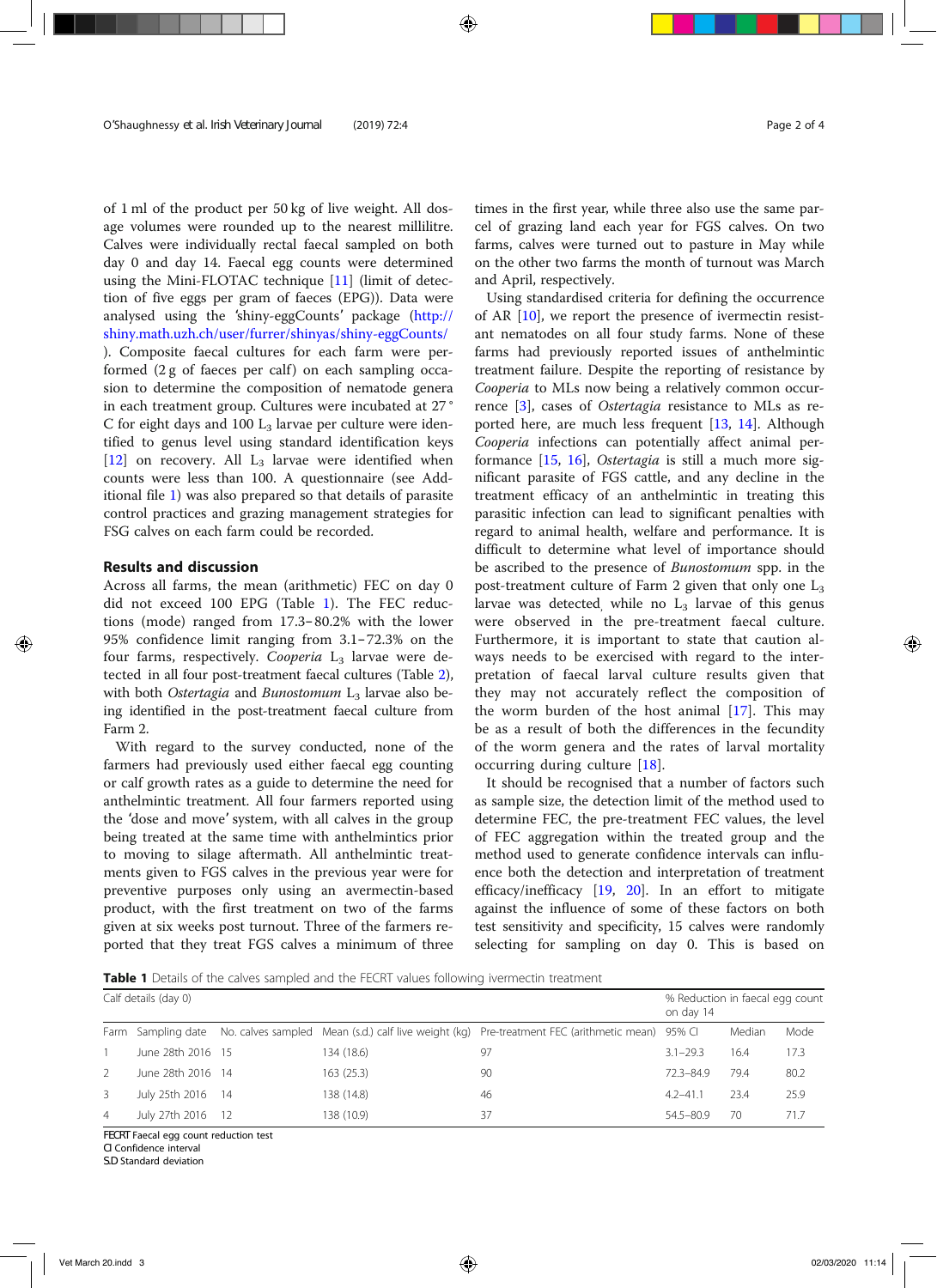Table 2 Nematode genera identified in composite pre- and post-treatment faecal cultures on four farms

|     |                   | Farm                                                     |               |    |                |  |  |  |  |
|-----|-------------------|----------------------------------------------------------|---------------|----|----------------|--|--|--|--|
|     |                   |                                                          | $\mathcal{D}$ | ξ  | 4              |  |  |  |  |
| Day |                   | Nematode genus and no. of $L3$ larvae per faecal culture |               |    |                |  |  |  |  |
| 0   | Cooperia          | 29                                                       | 26            | 37 | 36             |  |  |  |  |
|     | Ostertagia        | 71                                                       | 73            | 63 | 62             |  |  |  |  |
|     | Trichostrongylus  | 0                                                        |               | 0  | $\mathfrak{D}$ |  |  |  |  |
|     | <b>Bunostomum</b> | 0                                                        | Ω             | Ω  | 0              |  |  |  |  |
| 14  | Cooperia          | 31                                                       | 30            | 47 | 25             |  |  |  |  |
|     | Ostertagia        | 0                                                        | 8             | Ω  | U              |  |  |  |  |
|     | Trichostrongylus  | 0                                                        | 0             | Ω  | 0              |  |  |  |  |
|     | Bunostomum        |                                                          |               |    |                |  |  |  |  |

previous guidelines for conducting a FECRT (9) which states that there should be 15 animals per treatent group with a minimum individual FEC of 100 EPG. However, it was not possible to include all 15 calves in the FECR calculations on day 14 owing to insufficient rectal faecal sample sizes recovered in a few cases. The decision to conduct a FECRT using calves with low FEC values was largely based on the reluctance of the farmers in the study to leave their calves untreated for a prolonged period of time, given the potential risk of dictyocaulosis occurring under such grazing conditions [21]. It was therefore decided to use the Mini-FLOTAC technique for FEC determination as this method has a considerably lower detection limit compared to the standard McMaster method (limit of detection of 50 EPG) and this would help to offset the negative influence of the low pre-treatment FEC values in determining the true efficacy of ivermectin in this study.

A number of the parasite control practices and grazing management strategies employed by the farmers in this study favoured the development of AR. The 'dose and move' system [22] which was previously advocated as a parasite avoidance strategy may actually accelerate the development of AR as the only surviving nematodes that will seed the new pasture with eggs will be resistant types [23]. In addition, the use of anthelmintics on a preventive basis only and the failure to use common markers of parasitic infection such as FEC determination or measuring calf performance may result in potential overuse of anthelmintics. Indeed, an overuse of anthelmintics may hasten the development of AR by reducing the population of nematodes in refugia. The in refugia population refers to that portion of the nematode population not exposed to anthelmintic treatment [24].

The ultimate challenge in controlling nematode challenge in calves is to strike a balance between calf performance and maintaining the size of the population in refugia. This involves the regular monitoring of livestock throughout the grazing season for evidence of parasitism with commonly used markers such as FEC. Although FEC in general are not a reliable guide of the parasite burden of a calf as faecal egg output conforms to a stereotypic excretion pattern independent of the nature of the infection [25], whereby an initial increase in egg output is followed by a subsequent decrease which occurs logarithmically [26]. This is as a result of the fecundity of female nematodes being governed by a density-dependent mechanism which appears to involve the host animal [27]. However, it has subsequently been determined that the control of egg output in female nematodes by density-dependent mechanisms in the early stages of the grazing season appears to be minimal [28] and FEC do accurately reflect the level of challenge experienced by calves in the first two months of the grazing season. As a result, FEC measured two months post turnout are a useful tool in predicting the level of parasitic challenge in the latter half of the grazing season [28] and may potentially be used as a guide as to whether clinical parasitism may arise later in the season [29]. This can be used as a basis for determining the need for anthelmintic treatment.

#### Conclusions

The detection of the presence of ML-resistant nematodes on all four farms, and in particular Ostertagia resistance to ivermectin on one farm, should serve as a timely reminder that greater efforts need to be made to delay the development of further resistance to commonly used anthelmintics on Irish farms. With this in mind, a more targeted approach to the control of GIN infections is advocated, providing producers are aware of the risk of dictyocaulosis occurring under these grazing conditions.

### Additional file

Additional file 1: Questionnaire used to generate the survey data. (DOCX 16 kb)

#### Acknowledgements

The authors would like to acknowledge and thank the four farmers who participated in the study and Kilkenny Regional Veterinary Laboratory staff, in particular Seamus Dooley and Tom Mullins, for their help and support.

#### Funding

Funding was provided by the Department of Agriculture, Food and the Marine and Archersfield Veterinary Clinic, Kilkenny.

#### Availability of data and materials

The datasets used and/or analysed during the current study are available from the corresponding author on reasonable request.

#### Authors' contributions

J'OS, MS, MC and WB contributed to study design. YD, JL and MS visited the farms and collected all the faecal samples and survey data. TDW advised on data analysis. MD, CH, YD and J'OS analysed the data and examined the